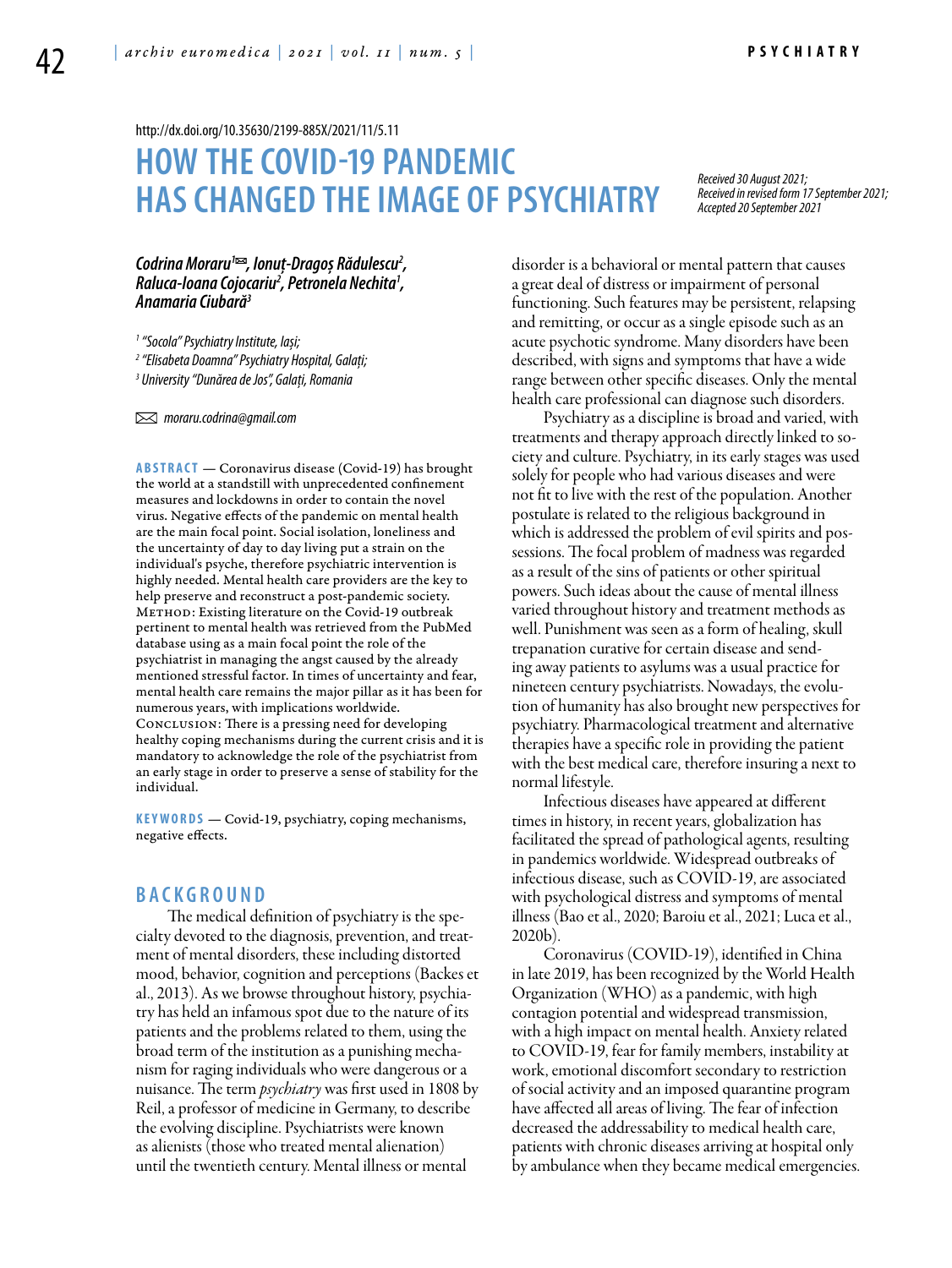Social isolation and the uncertainties around the virus may bring about depressive thoughts, despair, anxiety, and loneliness. Consequently, psychiatric symptoms in people without a history of mental illness may emerge and preexisting psychiatric conditions may worsen. Health anxiety, which arises from the misinterpretation of perceived bodily sensations and changes, can be protective in everyday life. However, during an outbreak of infectious disease, particularly in the presence of inaccurate or exaggerated information from the media, health anxiety can become excessive (Grigoras & Ciubara 2021; Luca et al., 2020a).

In what concerns psychiatry, people who are in need for mental assistance are divided is two separate groups: patients who were already registered with a psychiatric diagnosis before the pandemic, those diagnosed for the first time during the pandemic, but without symptoms explained directly by the impact of the pandemic and the segment of population which has developed a state of high anxiety and / or mood disturbance, secondary to the pandemic and restrictive measures. Often patients do not require psychotropic treatment but benefit from counseling and guidance.

Patients known to have mood disorders, anxiety and addictions are more susceptible to acute episodes during the pandemic (perceived as a major stressor) and are in need for pharmacological treatment and psychotherapy, while chronic syndromes appear to be less vulnerable to relapse in times of crisis. New cases of adaptation disorders are the focal point of the pandemic, having as central and life-changing stress factor — the pandemic itself and its consequences (isolation, unemployment, economic recessions, virtual socialization) (Ahmed et al., 2020; Radulescu et al., 2020).

## **LITERAT U RE RE V IEW**

Research has consistently shown that the healthcare professions experience higher levels of work stress than the general population, even under normal circumstances and stress in doctors is associated with both physical and mental health problems (Imai et al., 2010). Also, research from previous epidemics / pandemics (such as the SARS outbreak from 2003, the MERS epidemic from 2012 or Ebola outbreaks in West Africa) shows that health care professionals, especially doctors can experience permanent psychological alterations which may be visible month after the outbreak. Healthcare professionals also have a higher likelihood of suicidality and work-related stress as a common factor in those who complete suicide. Many doctors are reluctant to seek help to their fellow psychiatrists due to perceived stigma and anticipated damage to future career prospects. The relationship between traumatic life events and suicide is well documented and trauma from disaster events can increase suicidal ideation in emergency workers (McFeeters et al., 2015). Experts in mental health have given psychiatry a new definition as the *second front line in the fight against the pandemic* once the pandemic reaches its end, when a possible increase in cases of post-traumatic stress disorder and anxiety is expected, both among the general population and clinicians. The psychiatrist is a person in the medical field with important roles for the general population, such as education of the public about the common psychological effects of a pandemic, motivating the public to adopt strategies for disease prevention and health promotion, integrating their services with available health care, teaching problem-solving strategies to cope with the current crisis, empowering patients with COVID-19 and their caregivers, and provision of mental health care to healthcare workers (Banerjee, 2020).

As the pandemic reached its highest point, psychiatrists had to adapt in order to limit one to one meeting, as a preventive measure, thus arose the need for online consultations. For this branch of medicine, technology and telemedicine have been a real advantage all for the benefit of the patient.

*Telemedicine* is defined as the use of telecommunication technology to provide medical services (diagnostic, treatment, testing, follow-up of the patient's progress after treatment, etc.), usually provided by doctors, and which facilitates access to a specialist who is not in the same location as the patient.

*Telehealth* is similar to telemedicine, but includes a broader field, in addition to the remote doctor-patient relationship. It includes the help of the social worker, the pharmacist, who educate the patient and the family, the social benefits, the adherence to treatment.

*Telecare* refers to technologies that help patients to be independent and safe in their homes. This field includes, for example, fitness applications, digital tools that connect the patient with their family, exercisetracking tools or digital means that alert abnormalities in vital signs or remind the time when the patient is schelduled to take certain treatments. In addition, by simply accessing the computer, doctors are able to communicate almost as effectively with all patients and discovered new benefits of eliminating travel time to the office.

### **C ON CL U SION**

In conclusion, the role of the psychiatrist in society has undergone important changes, thus becoming a pillar of support in the fight against the novel coronavirus pandemic. With the help of the technology, it was possible to maintain a state of quasi-normality in terms of therapeutic intervention.